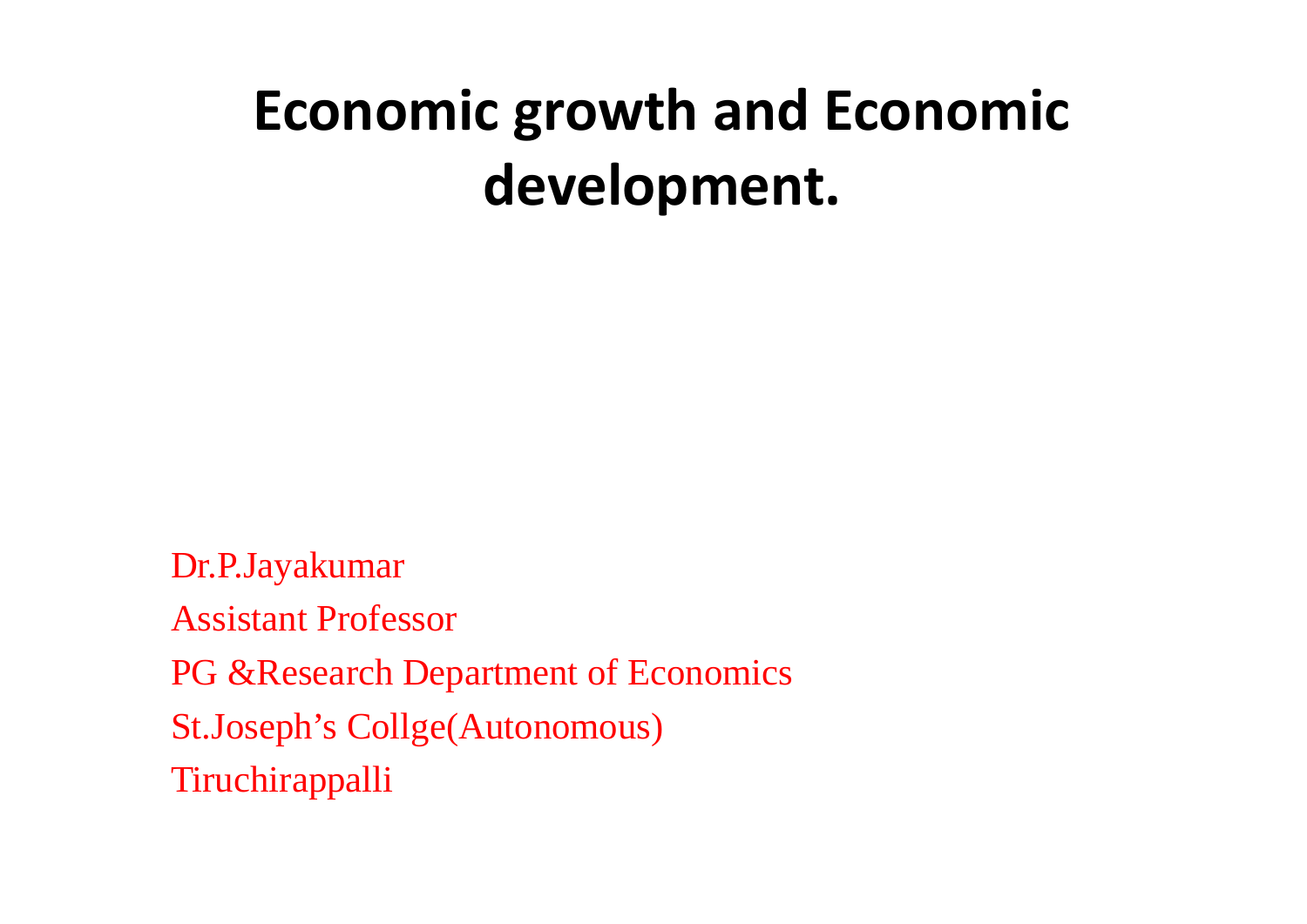- **Economic development** refers to the problems of UDCs and Economic growth to those of developed countries- The distinction between the two relates to the nature and causes of change –
- **Economic growth :** Rate of increase of an economy's real income over a period, expressed in terms of GNP or NNP as total or per capita income.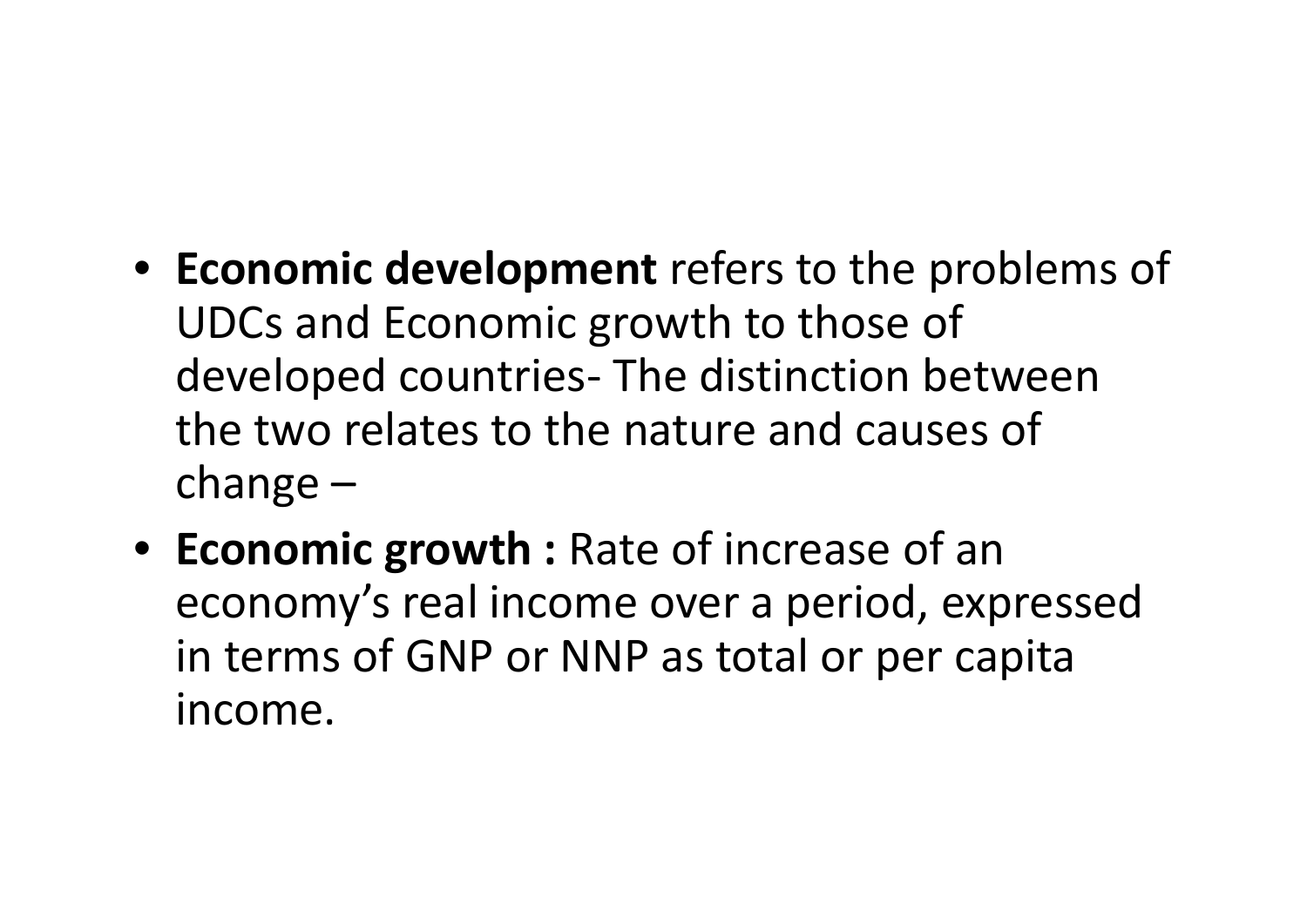#### **Characteristic features of LDCs**

• General poverty- Agricultural is the main occupation- dualistic economy underdeveloped natural resources- Demographic features- Unemployment and disguised unemployment- Economic Backwardness-lack of enterprise and Initiative – Insufficient Capital Equipment- Technological backwardness- foreign trade orientation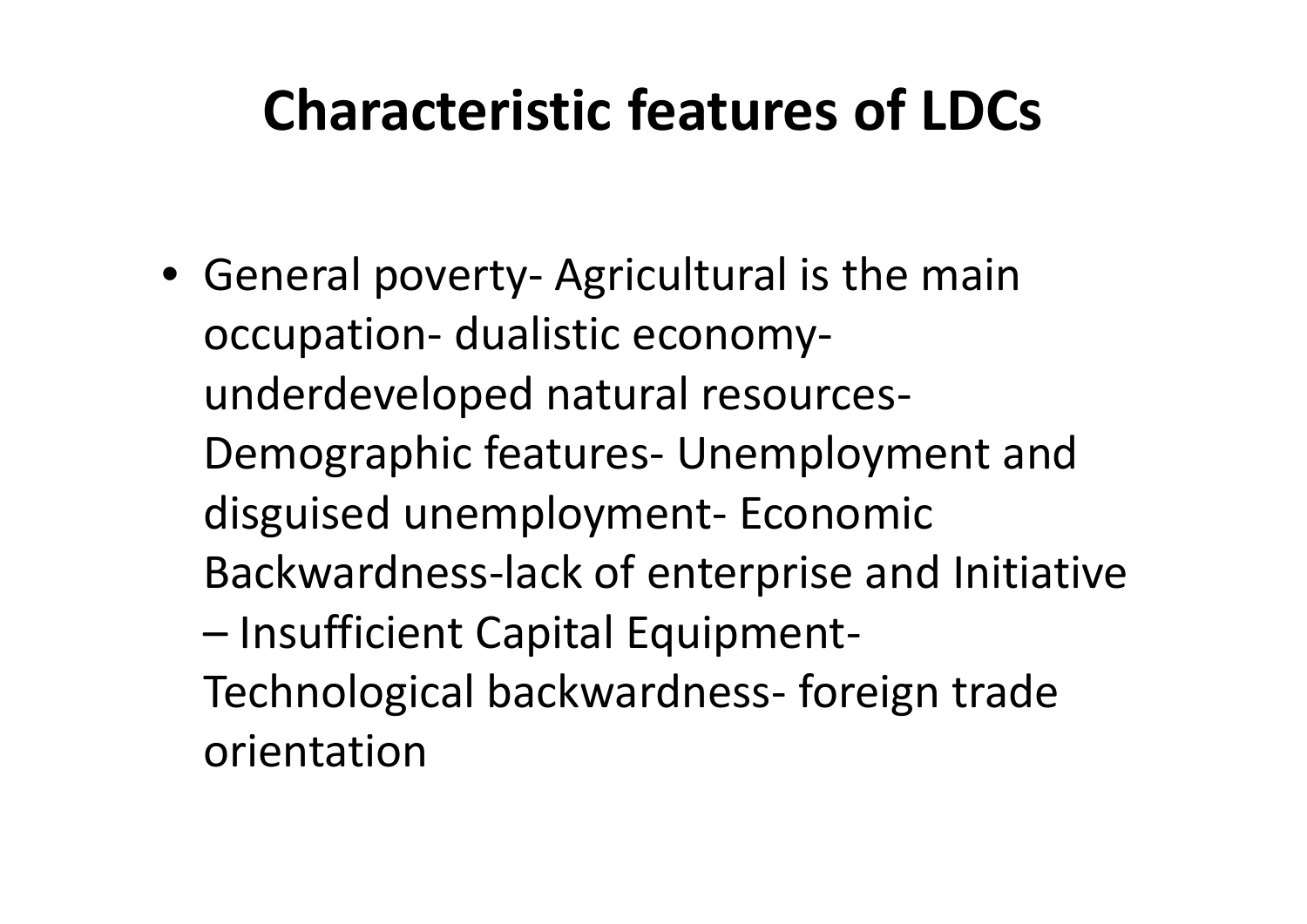# **Theory of balanced growth**

• The theory of balanced growth of development advocates such pattern of investment that there will be appropriate development of various sectors of the economy simultaneously. The theory believes in the multiple developments of various sectors at once and the same time. The essence of the theory of balanced growth is that growth takes place simultaneously in the different sectors of the economics like agriculture, industry, transport and communications.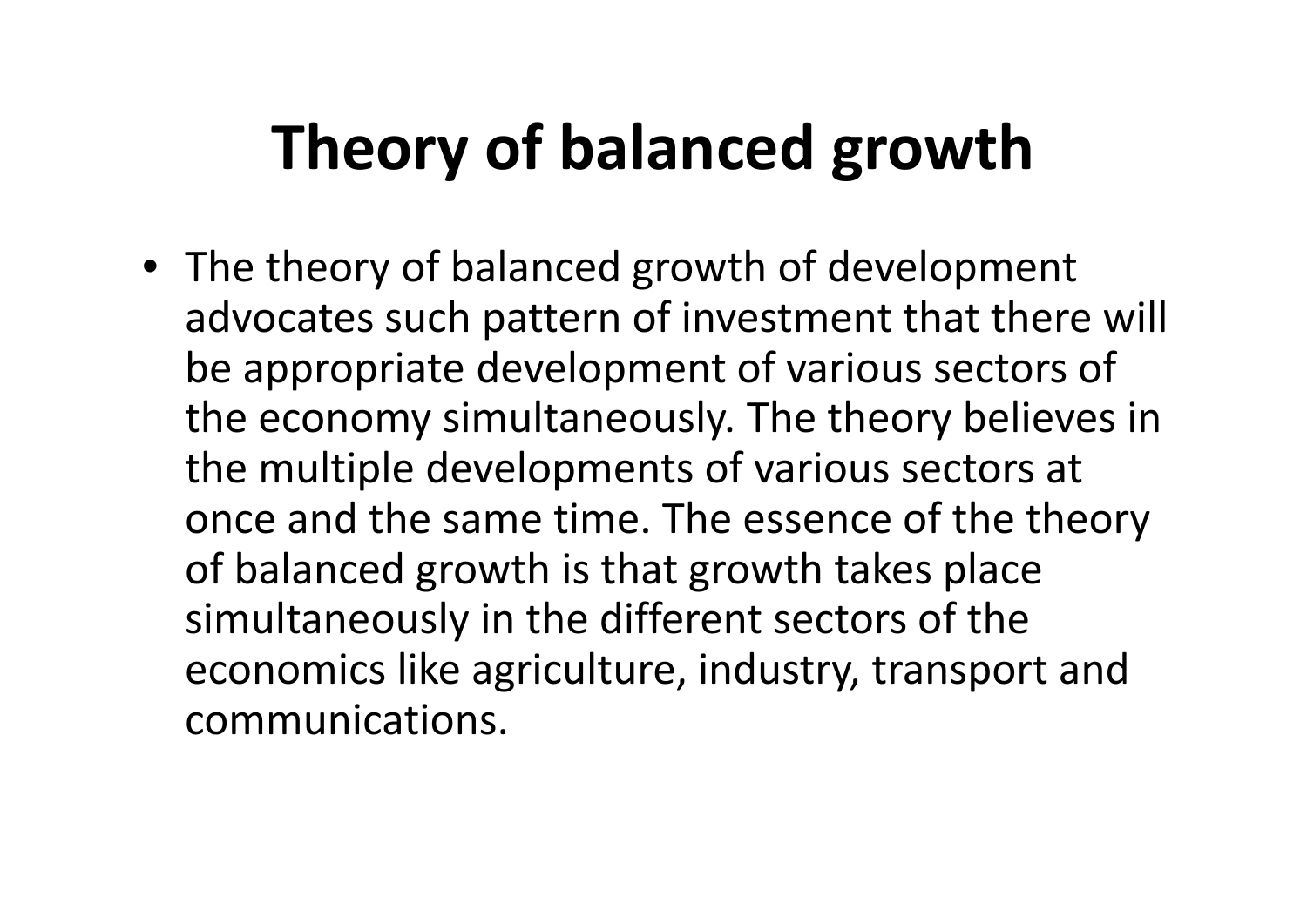### **The concept of unbalanced growth**

• Unbalanced growth as an instrument of bringing about economic development of backward countries. The theory of unbalanced growth, to break the vicious circle of poverty and stagnation, a developing country should undertake a big push by investing in strategically selected industries or sectors of the economy.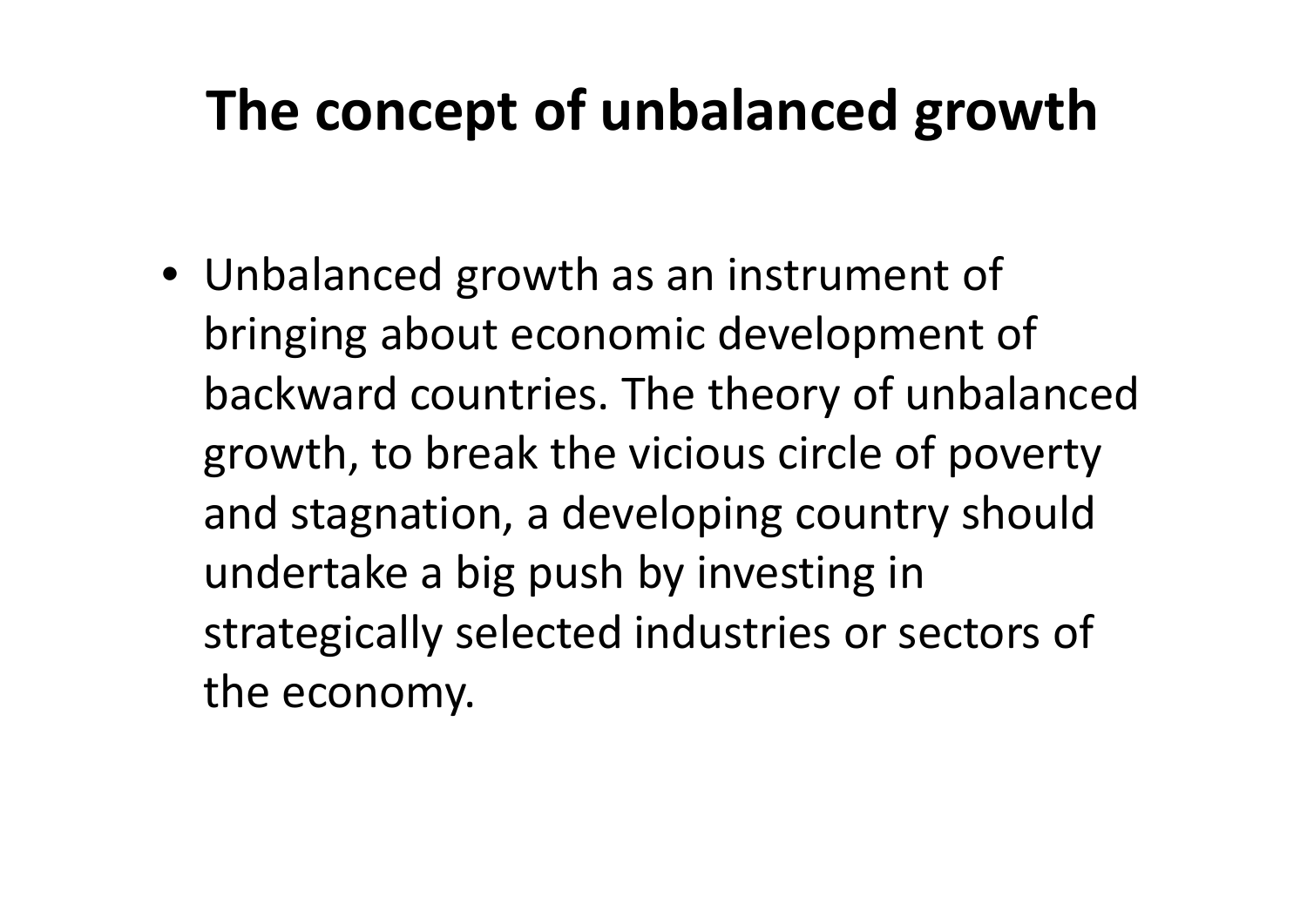#### **Features of developing economies**

- 1. Deficiency of capital
- 2. Excessive depend on agriculture
- 3.Inequalities of income and wealth
- 4.Foriegn trade orientation
- 5.Rpaid population growth and Disguised unemployment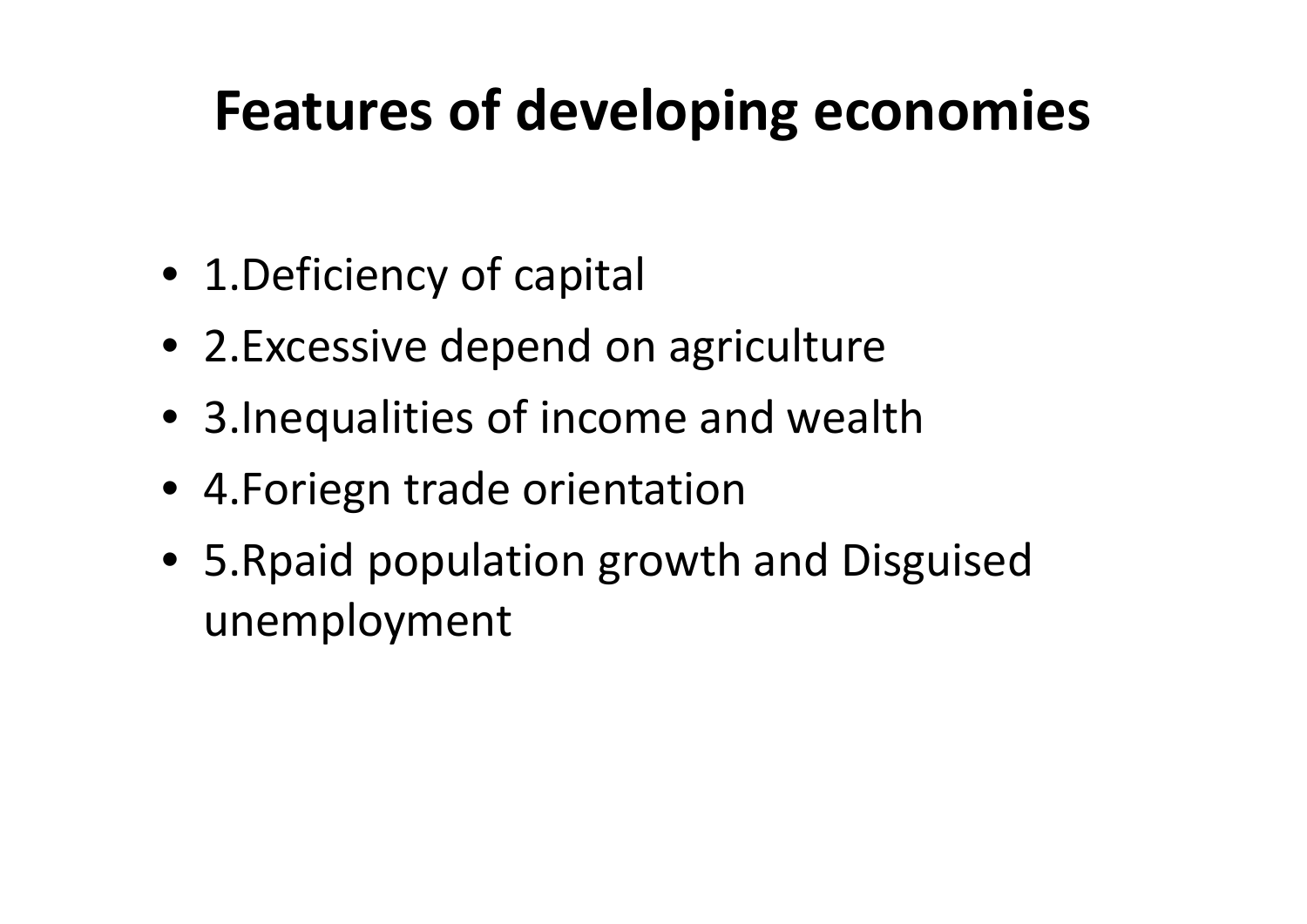# **What are the factors affecting in Economic Growth?**

The process of economic growth is determined by two types of factors 1.Economic and 2.Non-economic **1.Economic factors**- Natural resources – Human resources- Capital- Enterprise- Technology, etc., **2.Non – Economic factors**-Social institution- Political conditions and moral values in a nation